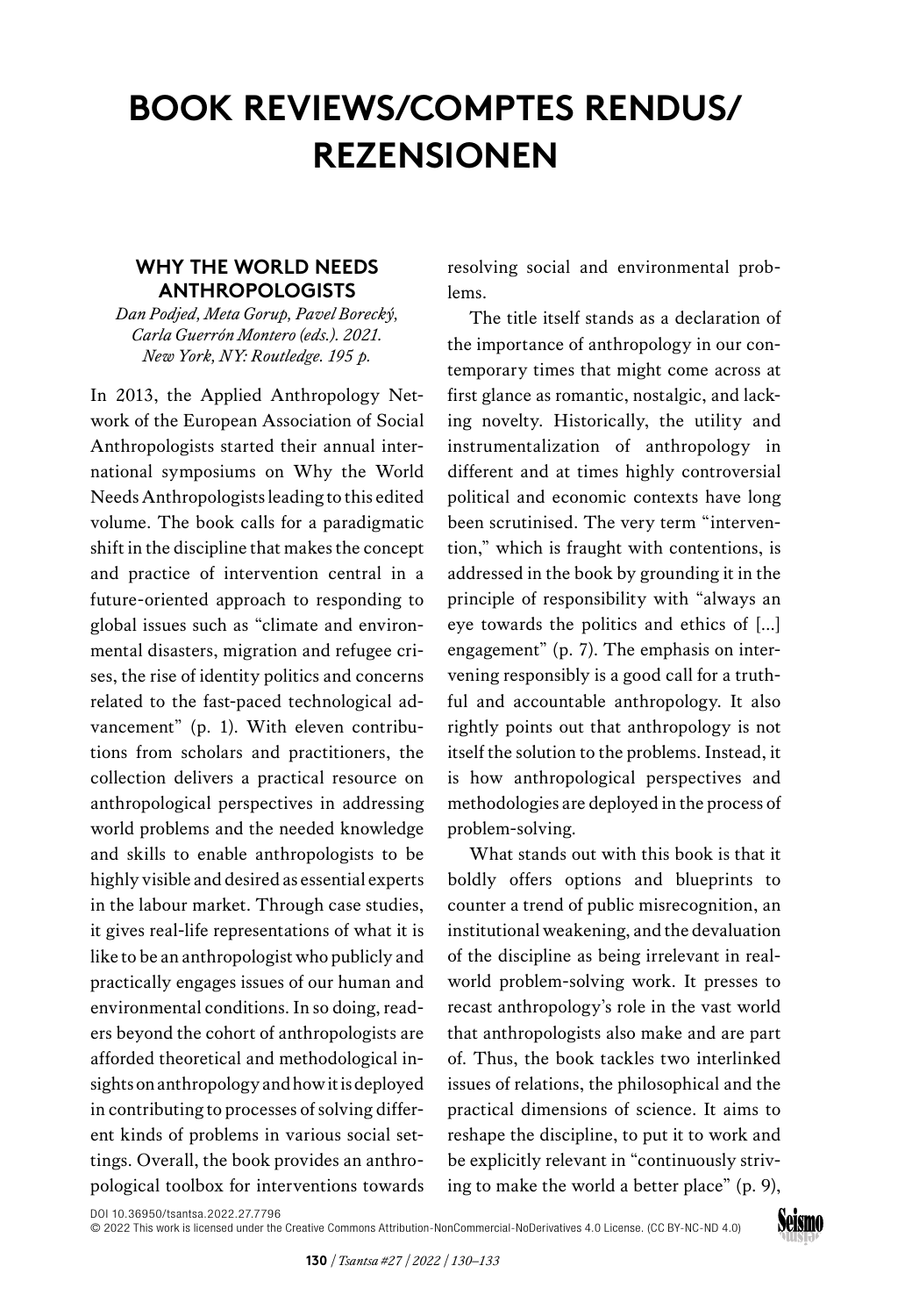and to show how to thrive as anthropologists with reputable visibility in any career field imaginable. Altogether, this is a tall order to fulfil. The targets are broad, involving ontological and epistemic premises and the ethics and politics of engagement, especially when considering the many expressions of anthropology's representation, use, and applications. The book's strength are the persuasive narratives by each contributor on the salience of anthropological tools for a nuanced understanding of complex problems, big and small. It is the extent of the intervention in problem-solving that stays arguable.

Some contributors to this volume work in academic institutions and universities who extend their scholarly-informed undertakings for public information and education in popular forms, policy debates and recommendations, and collaborative projects that speak to the discipline's ontological and methodological assumptions and designs. Other contributors work outside of academia, either as social entrepreneurs or as consultants and in-house experts of their own or other companies. Each contribution is structured so that authors first answer the thematic question of the relevance of anthropology, then share their biographical stories on how they became anthropologists with examples of engagements in their career to date. Each essay is concluded with five tips on the dos and don'ts in practice and the skills and knowledge that anthropologists should possess. While this part is most useful for early career scholars and students of anthropology, it will be insightful for all readers in various career stages across disciplines.

The introduction by Podjed and Gorup situates the book's aim within a pointed analysis of anthropology's woes. They refer to the discipline's colonial linkages and the

stereotypical images and identities bred by them. They criticise the separation of theory and practice, the conceptual divides between academic and applied work, the assumed lack of methodological rigour and theoretical engagement with the latter, and the hierarchisation of forms of research valorising the purely academic over the practical. To counteract such trends, the editors present exemplary cases variably associated with "engaged", "applied", and "public" anthropology.

The first two contributions are by Eriksen, a professor of social anthropology, and Bohren, an applied environmental anthropologist, who both similarly discuss today's critical global issues and the important anthropological concepts and methodological premises: cultural relativism, ethnography, comparison on similarities and differences, situating diverse perspectives and contexts, or the relationships and historical interconnections of social, economic, political, and environmental conditions informed by the holistic approach unique to the discipline. Such an overview of the foundational approach helps newer readers of anthropology to follow each contributor's emphases on issues troubling anthropology, and the counterarguments and proposals based on their works and projects. Among these issues are the need to bridge the continuously growing boundaries between fields of studies through interdisciplinary collaborations with academic and non-academic partners.

The following chapters illuminate the relevance and advantages of bringing anthropology to various social settings and new forms of engagement. Breidenbach, a "digital-social entrepreneur", uses her anthropologically derived capacity for multiperspectivity to develop non-profit and non-hierarchical organizational innovations, and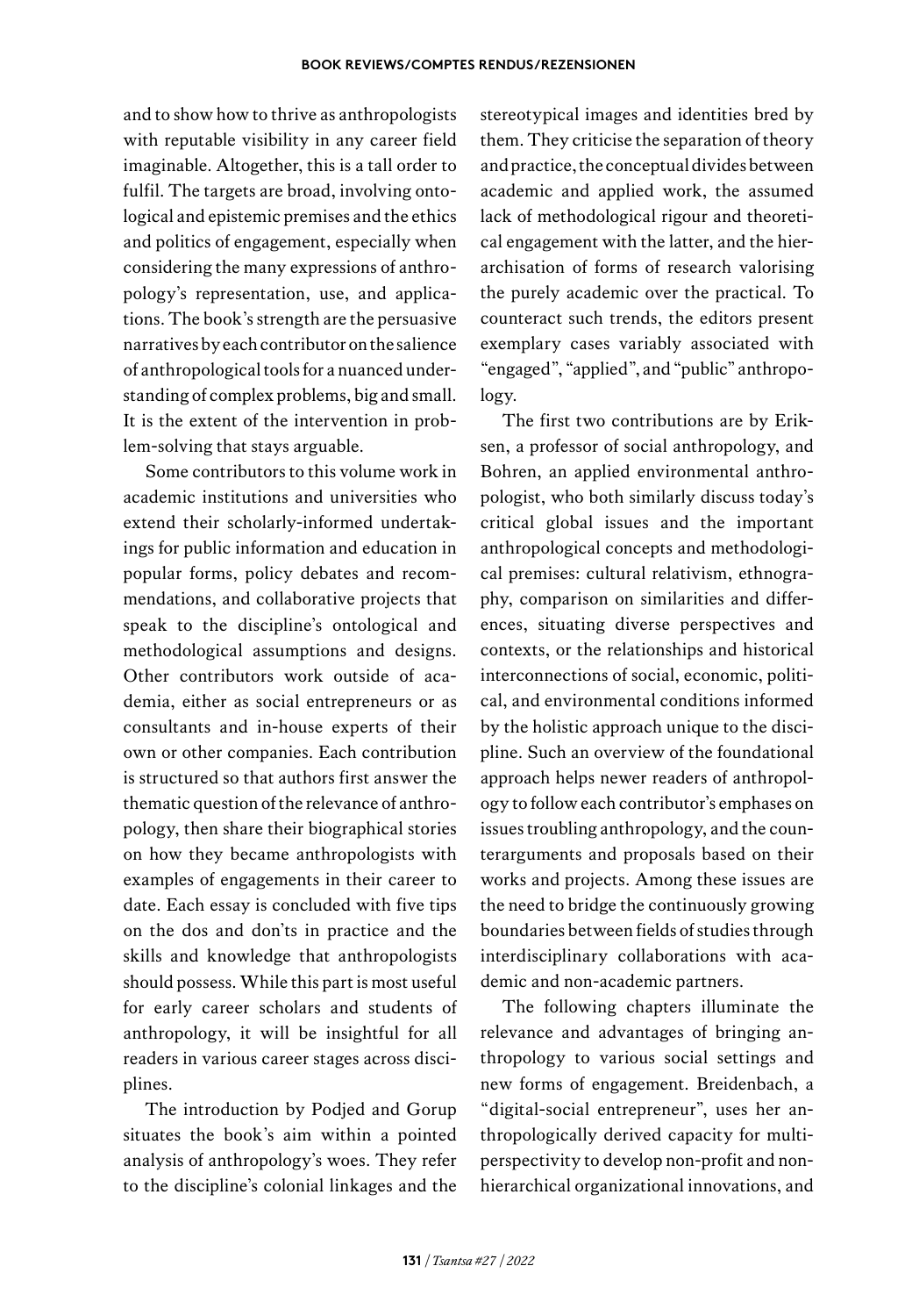co-founded Germany's largest crowdfunding platform for social projects [\(betterplace.](http://betterplace.org) [org\)](http://betterplace.org) and a think tank for digital-social innovations (betterplace lab). Pink pushes for an "interventional anthropology" in interdisciplinary designs and for an "anthropology of emerging technologies" in an increasingly technologically-bound world as she challenges notions that "technological innovation will solve social and economic problems" (p. 56). Jöhncke engages collaboratively with those beyond the university settings through "AnthroAnalysis", a centre for applied anthropology based at the University of Copenhagen that so far has completed over 30 projects on practical problems in social work and health. Winther's and Bouly de Lesdain's chapters focus on their transformative and bridging work between technical engineering, policy development, and anthropology in negotiating solutions to issues of energy sources and production, distribution and consumption. Ulk and Kramer engage with the business and corporate world through their own consultancies to offer new perspectives in corporate culture by applying anthropological theories on culture and culture change. Kirah extends the "anthropological mindset" as a "design anthropologist" and a psychologist to the fields of airplane and software design, arguing that products need to be designed not for, but together with customers. Nolan's contribution sits well in the volume, even if provocatively, as he turns the thematic question around to conclude on what he argues is really needed in this world. He calls it the "anthropological thinking" that everyone can learn, as "citizens, voters and decision-makers at all levels, across society" (p. 155), to gain an understanding of the "world around us in more grounded and authentic ways" (p. 156). He asserts that

anthropology should be taught across educational levels, not just in the universities, but also in primary and secondary schools.

Borecký and Guerrón Montero conclude the volume with five ground rules for an applied anthropology of the future. There was, however, no consensus on the question as to whether to recommend solutions or not. A critical analysis on positionality and situatedness of ethics and politics of engagement, beyond "personal preferences" (p. 173), would have provided a more satisfying and nuanced contextualization on the ambivalence. Also, consequences cannot necessarily be contained. Thus, it is perplexing when the editors juxtapose anthropology's existential worth in problem-solving with algorithms that are not "developed yet to provide complete solutions" (p. 14), as this goes against anthropology's unique perspectives and methodology, especially long-term fieldwork and an ethnographic practice that could fill in critical gaps, the social and cultural aspects of relations in variable contexts rife with uncontrollable or unpredictable outcomes. Likewise, it is noticeable that scholars and practitioners from other geographic regions beyond Europe, Australia and North America are not represented in a volume that poses a globally encompassing question, even if it was an initiative from a European network. Organizationally, it intends to activate and spread the network's advocated principles and goals within the region via its "satellite" events, which is an odd choice of word, since the term evokes images of hierarchies and centres of power.

Notwithstanding these bafflements, including probable accidental linguistic slippage, the volume is a notable contribution for any introductory course touching on questions on the uses of anthropology and options for students and graduates of anthropology